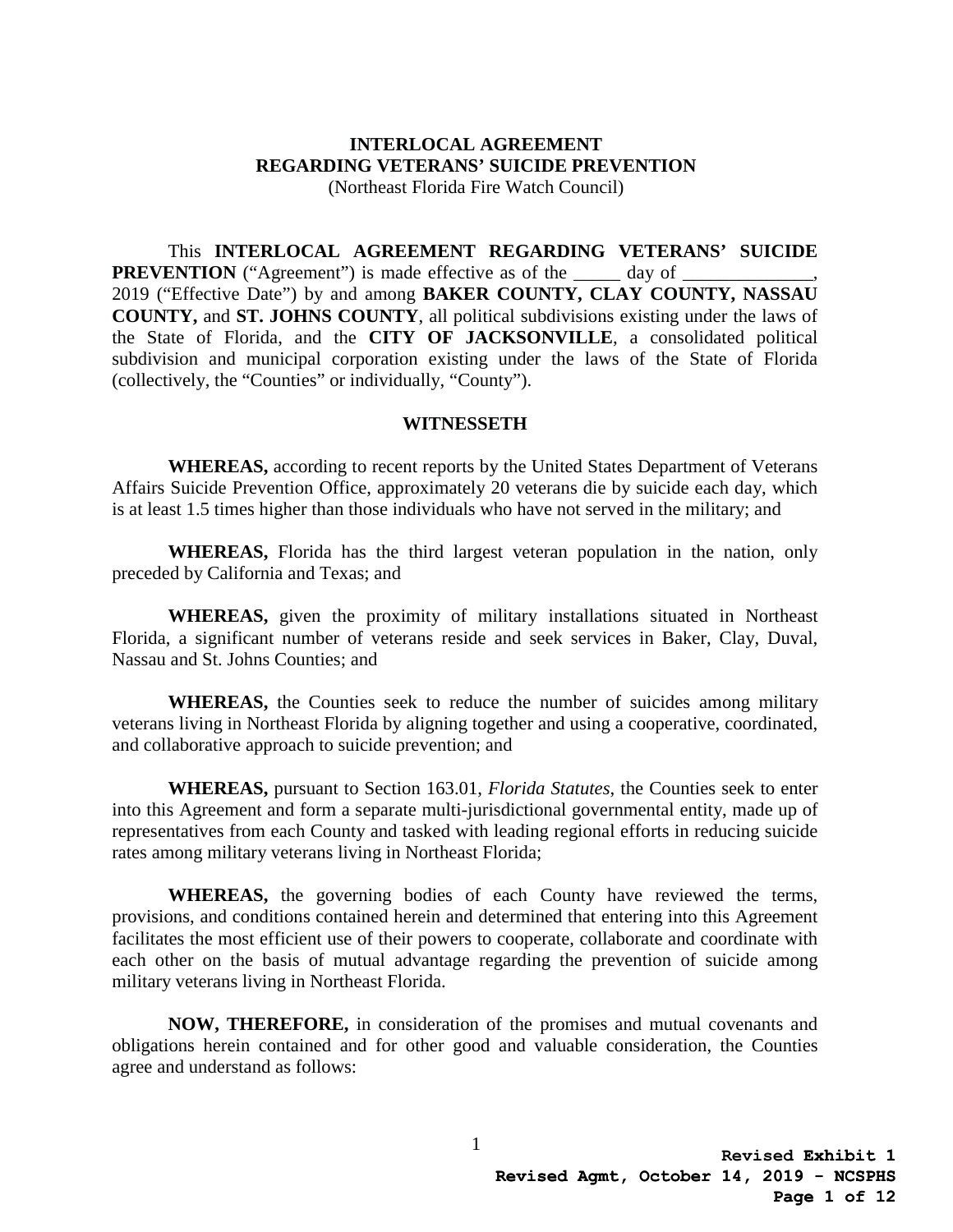#### **1. RECITALS**.

The recitals above are true and correct and incorporated herein by this reference.

## **2. PARTIES TO THIS AGREEMENT**.

Each party to this Agreement is a county or consolidated government existing under the laws of the State of Florida and as such is a general-purpose political subdivision, which has the power to levy taxes and expend funds, as well as general corporate and police powers. These parties are more particularly identified as follows:

Name Board of County Commissioners Baker County, Florida

Board of County Commissioners Clay County, Florida

City Council, City of Jacksonville Jacksonville (Duval County), Florida

Board of County Commissioners Nassau County, Florida

Board of County Commissioners St. Johns County, Florida

### **3. PURPOSE**.

The purpose of this Agreement is to create a separate multi-jurisdictional governmental entity formed by the Counties pursuant to Section 163.01, *Florida Statutes*, to address veterans' suicide prevention in Northeast Florida and to set forth each County's individual responsibilities related thereto. The Counties believe that combining their efforts to establish a central, single entry point and roadmap for leading regional efforts to reduce suicide rates among military veterans in Northeast Florida is necessary and warranted.

### **4. CREATION OF THE NORTHEAST FLORIDA FIRE WATCH COUNCIL**.

a. Fire Watch Council established. In accordance with Section 163.01, *Florida Statutes*, the Counties hereby create a separate multi-jurisdictional governmental entity to be known as the "Northeast Florida Fire Watch Council" (referred to herein as the "Fire Watch Council"). The Fire Watch Council shall serve as a five-county regional public body with the purpose of leading regional efforts in reducing suicide rates among military veterans in Northeast Florida. The Fire Watch Council shall have the powers and duties described in Section 6 below.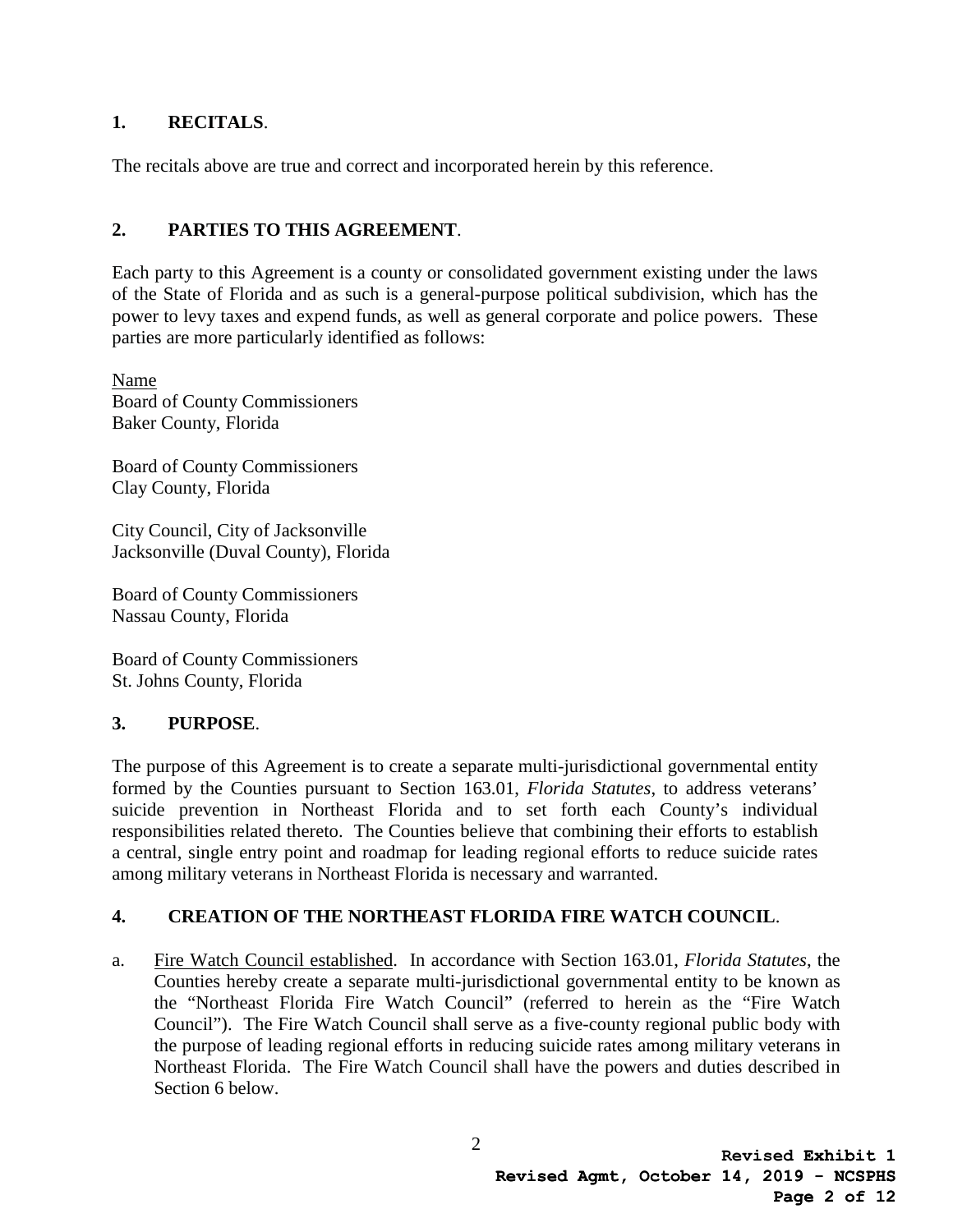- b. Membership; Qualifications. The Fire Watch Council shall be made up of five (5) voting members. Each member shall be appointed by the respective Board of County Commissioners or City Council as follows:
	- (i) one resident of St. Johns County;
	- (ii) one resident of the City of Jacksonville (or Duval County);
	- (iii) one resident of Clay County;
	- (iv) one resident of Baker County; and
	- (v) one resident of Nassau County.

Each member shall be a current or retired member of the United States Armed Services or, alternatively, a person with experience, background and/or a strong interest in military veterans' affairs. Each member shall serve as a representative for the respective County. No commissioner or council member of a County, or other person holding an "office" under Article II, Section 5(a), of the Florida Constitution, may be appointed as a member of the Fire Watch Council.

- Clay County members shall be four (4) years, and the initial term of the Baker County and c. Member Terms. Fire Watch Council members shall serve for a staggered term of four (4) years or until their successors have been appointed and confirmed. Members shall serve without compensation. The initial term of the St. Johns County, City of Jacksonville, and Nassau County members shall be three (3) years. Thereafter, all subsequent member terms shall be four (4) years. Any member appointed for two consecutive full terms shall not be appointed to the next succeeding term.
- d. Officers. The officers of the Fire Watch Council shall include, but not be limited to, a chair and a vice chair. Officers shall be elected by the Fire Watch Council membership for a term of one calendar year. Officers shall hold office until their successors are duly elected. The initial Fire Watch Council chair shall be the member representative for St. Johns County. The chair and the vice chair may serve more than one consecutive term.
- e. Quorum; Organization and proceedings.
	- i. Quorum and voting. Three members shall constitute a quorum of the Fire Watch Council. The Fire Watch Council's decisions and recommendations shall require a concurring vote of a majority of the members voting.
	- ii. Rules of procedure. The Fire Watch Council may establish rules of procedure necessary to govern and conduct its affairs and may adopt bylaws and policies regarding governance and operations; provided, however, such rules, bylaws and policies shall not be inconsistent with applicable state, federal or local laws.
- Pursuant to Section 163.01 (18), *Florida Statutes*, the Fire Watch Council may conduct iii. Meetings. All Fire Watch Council meetings shall be open to the public and comply with Chapter 286, *Florida Statutes* (Florida's Open Meetings Laws), as may be amended.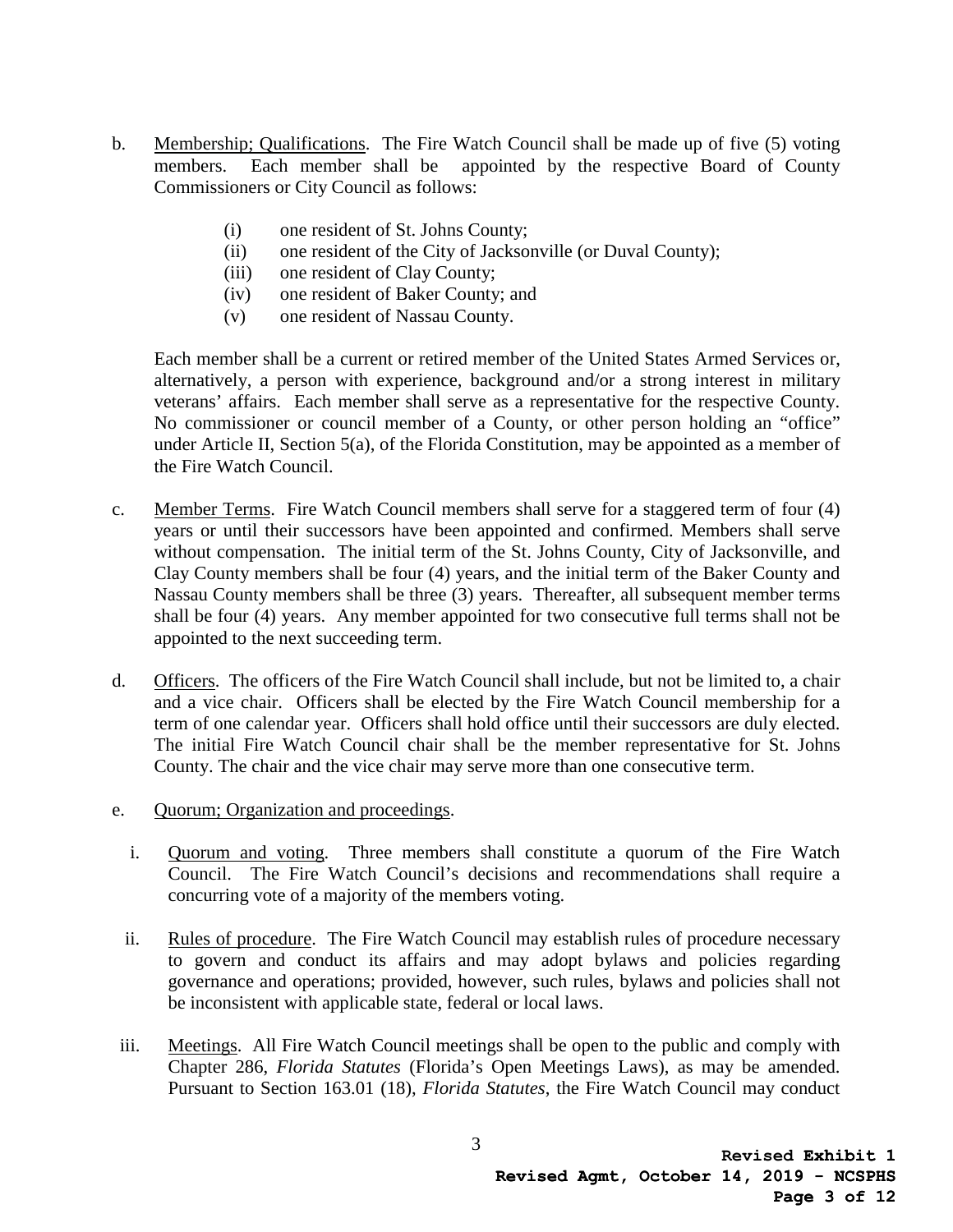public meetings and workshops by means of communications media technology. The notice for any such public meeting or workshop shall state that the meeting or workshop will be conducted through the use of communications media technology; specify how persons interested in attending may do so; and provide a location where communications media technology facilities are available. The participation by a member in a meeting or workshop conducted through communications media technology constitutes that member's presence at such meeting or workshop. As used in this subsection, the term "communications media technology" means conference telephone, video conference, or other communications technology by which all persons attending a public meeting or workshop may audibly communicate. Meetings shall be held at the discretion of the chair, but in no event less than quarterly or 4 (four) times a year.

- iv. Signatory. Unless otherwise provided in the Fire Watch Council's bylaws, the chair shall act as the signatory for the Fire Watch Council and, in the absence of the chair, the vice chair shall act as the signatory.
- v. County Commission Liaisons; Other liaisons and subject matter experts. Each County shall designate one county commissioner or council member of each County to serve as a liaison between the Fire Watch Council and the respective Board of County Commissioners or City Council ("Commissioner-Liaison(s)"). The Fire Watch Council may also assign other liaisons and subject matter experts ("Liaison(s)") to assist the Fire Watch Council with carrying out its purpose and facilitating communications between the Fire Watch Council and various veterans' organizations. Liaisons may include, but shall not be limited to, active or retired military members, social workers, and state and local veteran services providers. The Fire Watch Council shall coordinate with federal, state and private veterans' agencies. Such agencies may include the Florida Department of Veterans' Affairs, the U.S. Department of Veterans Affairs, mental health providers, and non-profit organizations. Commissioner-Liaisons and other subject matter Liaisons shall not be included in the Fire Watch Council membership for purposes of Chapter 286, *Florida Statutes* (Florida Open Meetings Laws). Accordingly, Florida Open Meeting Laws shall not apply to communications between Fire Watch Council members and Commission-Liaisons/Liaisons.
- vi. Applicable Laws. The Fire Watch Council is a governmental entity and public agency pursuant to Section 163.01(3)(b), *Florida Statutes*, and is subject to all applicable state laws governing governmental entities including, but not limited to, Chapter 112, Part III (Code of Ethics for Public Officers and Employees), Chapter 119 (Public Records), and Chapter 286 (Florida Open Meetings Laws).

#### **5. GEOGRAPHICAL AREA SERVED BY THE FIRE WATCH COUNCIL.**

The geographical area served by the Fire Watch Council under this Agreement shall be the combined geographical areas of each of the Counties, whose geographical areas are contained in the legal description found in Chapter 7, *Florida Statutes*. The City of Jacksonville is exercising its county powers in the approval of this Agreement as it relates to Duval County, Florida,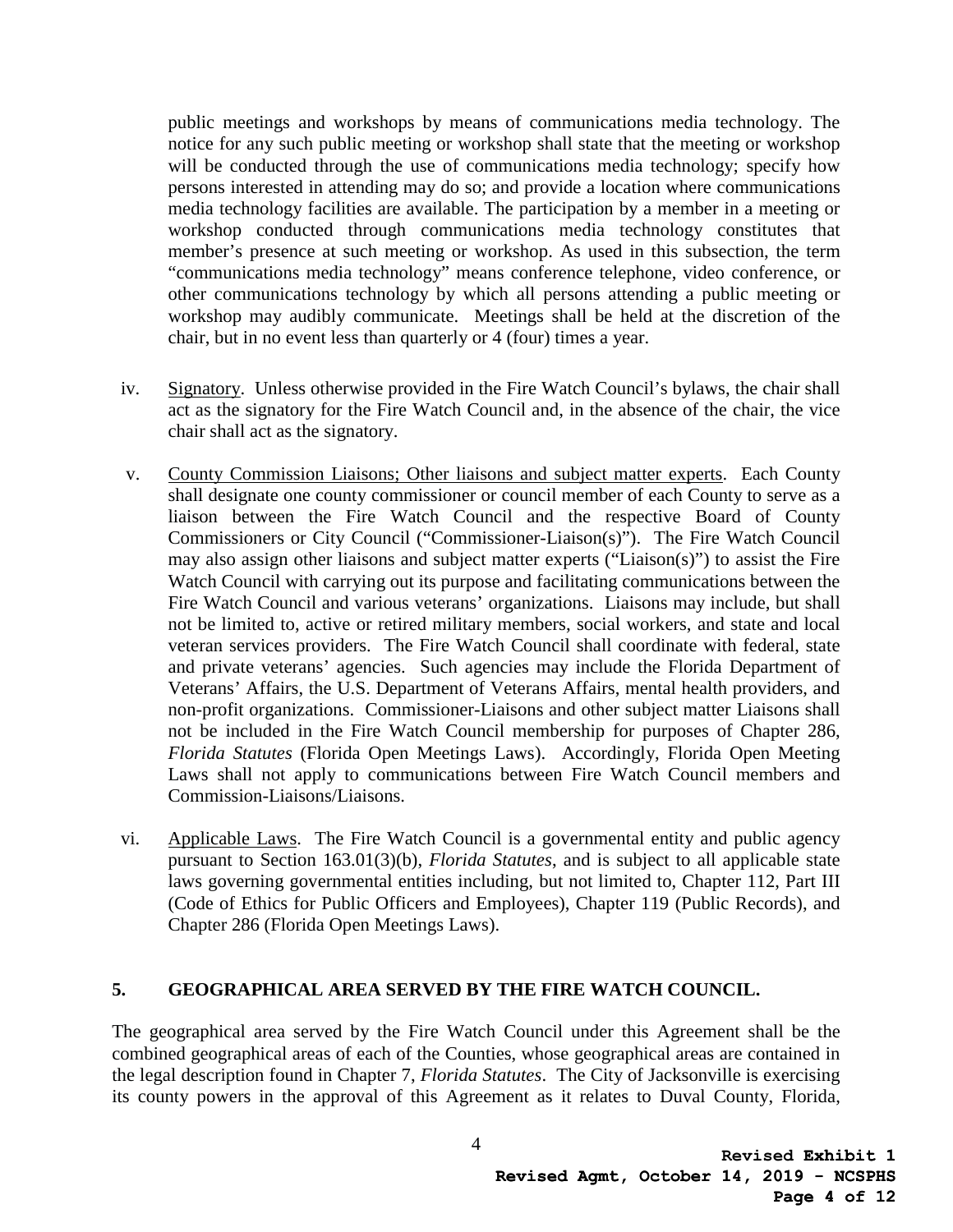pursuant to the authority contained in Section 3.01 of the City of Jacksonville Charter. The term "City of Jacksonville" for purposes of this Agreement shall mean Duval County, Florida.

#### **6. POWERS AND DUTIES; ANNUAL REPORT; NO DEBT OBLIGATIONS.**

a. Powers and duties. In carrying out the purposes set forth in this Agreement, the Fire Watch Council shall have the following powers and duties to:

- i. Make and enter contracts in its own name, including but not limited to, contracts and Memorandum of Understandings (MOUs) between the Fire Watch Council and public and private partners in the development of programs, activities and resources for veterans' suicide prevention;
- ii. Coordinate veterans' suicide prevention efforts, prioritizing research activities and funding, and strengthening collaboration across public and private sectors;
- iii. Provide an aspirational, innovative, all-hands-on-deck approach to reducing veterans' suicide;
- iv. Work side-by-side with partners from federal, state, and local governments as well as private and non-profit entities to provide veterans with services they need to prevent suicide;
- community at large to foster cultures of care for veterans' mental health and v. Work together with non-profit organizations, faith-based and other community-based groups, first responders, stake holders and the veterans physical health in an effort to prevent suicide;
- vi. Create a roadmap for local and regional efforts to prevent suicide among veterans with community integration that brings together veteran organizations with local governments for streamlined access to services and support including employment, health, housing, benefits, recreation, education and social connection;
- vii. Harmonize efforts with federal, state and local governments and nongovernmental entities to prevent veterans' suicide;
- viii. Create an implementation strategy for resources that may be required and potential policy changes directed at achieving the goal of veterans' suicide prevention;
- ix. Increase veterans' access to suicide prevention programs, activities and mental health facilities through programs and planning strategies implemented under this Agreement;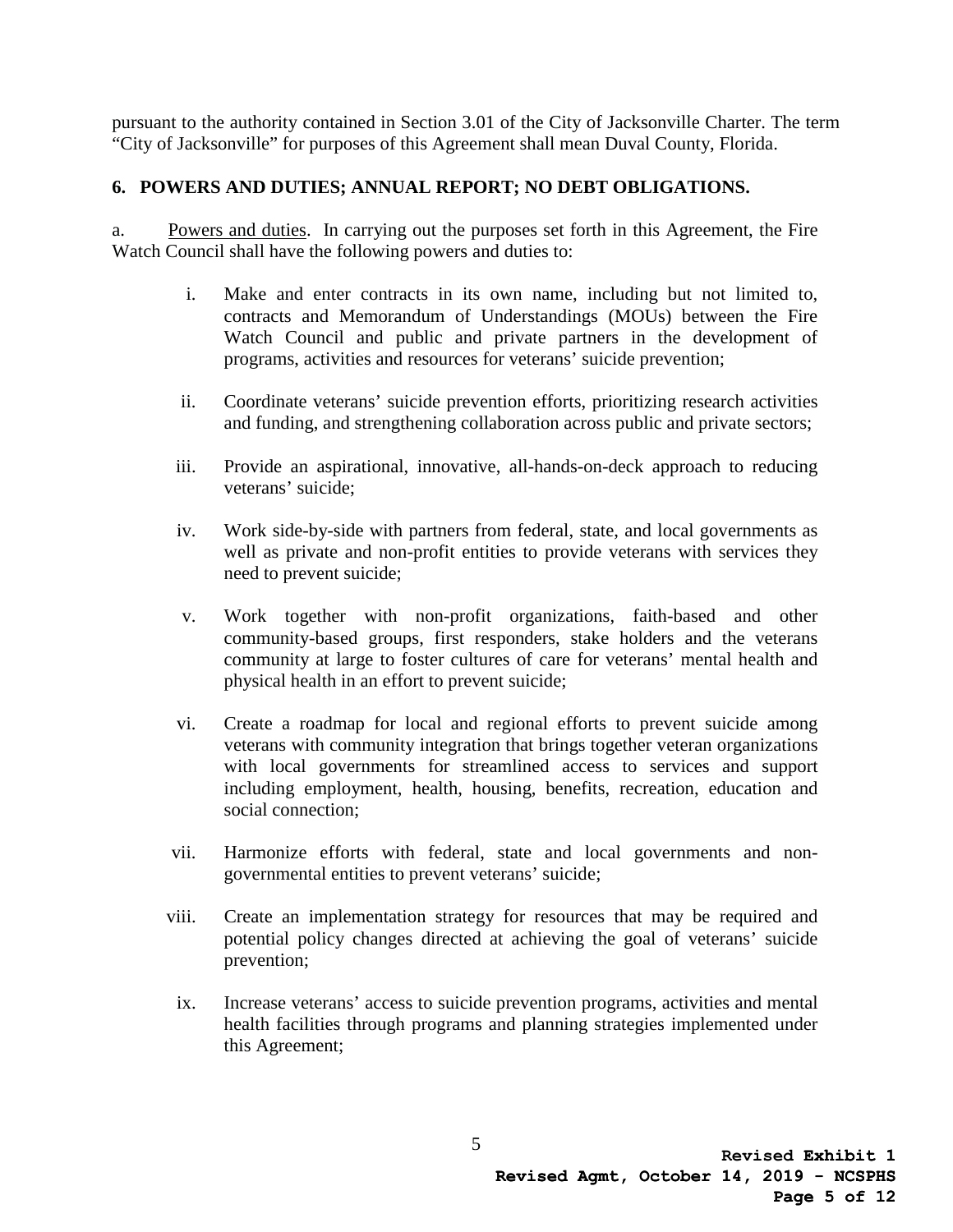- x. Research grant opportunities for funding of veterans' suicide prevention programs and activities;
- xi. File applications for federal, state and privately funded grants in order to obtain funding for veterans' suicide prevention programs and activities consistent with this Agreement and subject to applicable laws and appropriation of funds;
- xii. Make and enter into agreements with each County regarding veterans' suicide prevention, including the selection of one of the Counties to assist with administering this Agreement;
- xiii. Approve the manner in which funds will be disbursed among the Counties pursuant to this Agreement;
- xiv. Develop and approve the Fire Watch Council's annual budget for carrying out the purposes described herein;
- xv. Provide oversight and guidance in conjunction with the veterans' prevention programs and activities implemented pursuant to this Agreement;
- xvi. Accept grants, gifts or other types of monetary assistance, except for loans, as allowed by law and consistent with the purposes of this Agreement;
- xvii. Preserve, register and protect its intellectual property rights in any logos, trademarks, copyrights and other intellectual property rights;
- xviii. Perform any other appropriate duties necessary and consistent with the purposes of this Agreement; and
- xix. Make requests to the Counties for financial support to assist with exercising the powers and duties herein provided that any such request shall be subject to the approval of the Counties.

b. Report. The Fire Watch Council shall provide the Counties with a written report no less than annually regarding its findings, strategies, programs and progress made towards veterans' suicide prevention in Northeast Florida.

 obligations in the exercise of its powers and duties granted herein. Additionally, the Fire c. No Debt Obligations. The Fire Watch Council shall not incur any debt or financial Watch Council shall not have any authority to obligate the Counties, financially or otherwise, in any manner.

### **7. ADMINISTRATIVE AND STAFF SUPPORT; FINANCIAL SUPPORT.**

a. Administrative and staff support.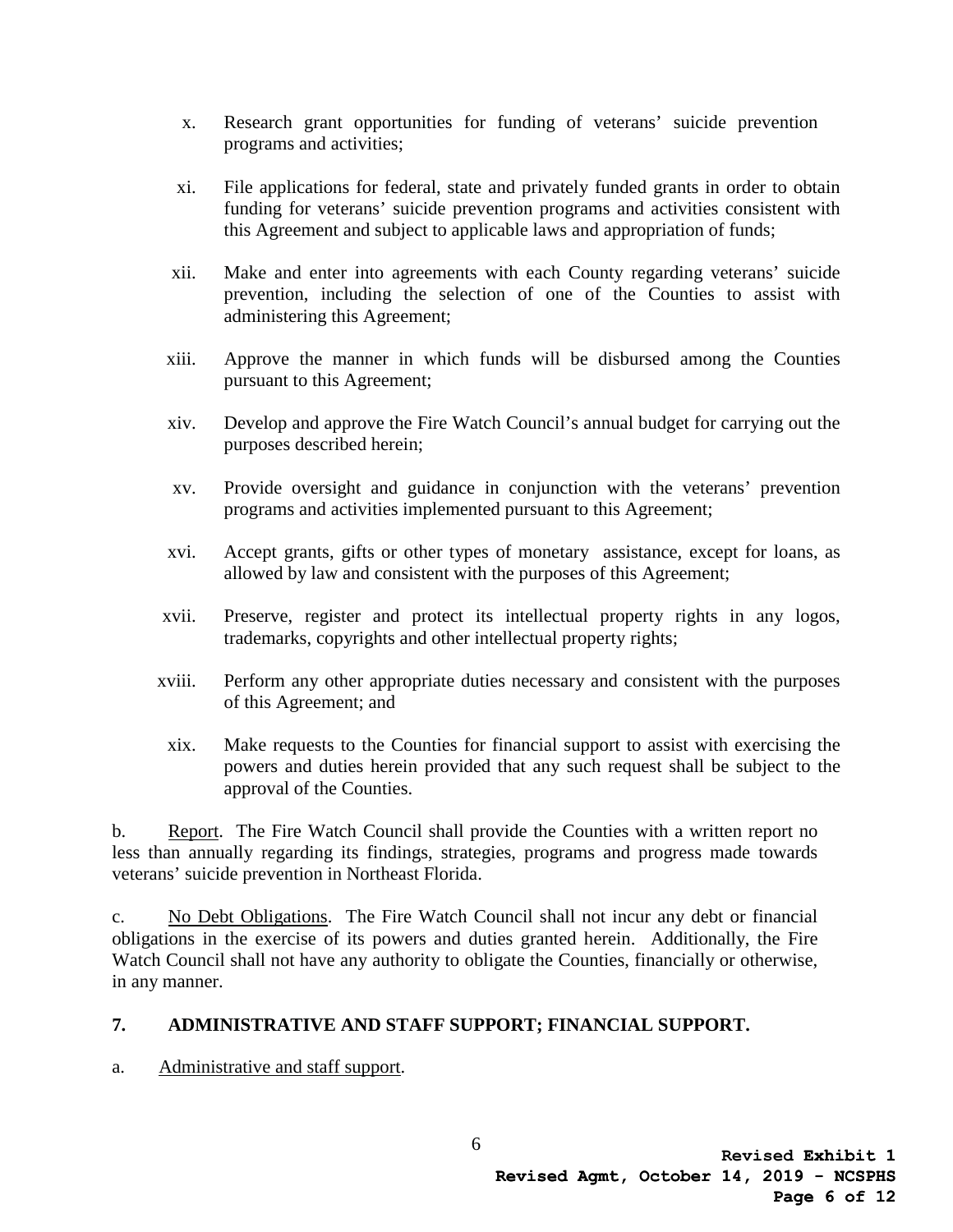The City of Jacksonville shall provide administrative and staff support and assistance from the City of Jacksonville's Office of Grants and Contract Compliance (the "Administrator"), on an in-kind or cost reimbursement basis as agreed upon between the Fire Watch Council and the City of Jacksonville pursuant to a memorandum of understanding. The Administrator shall:

- i. Serve as the fiscal agent;
- ii. Provide administrative support, if needed, for Fire Watch Council meetings;
- iii. Assist with filing grant applications on behalf of the Fire Watch Council;
- iv. Assist the Fire Watch Council with preparing and submitting disbursement requests in accordance with the Trust Fund (defined below) requirements;
- v. Review contracts and programs for compliance with the contract and program terms; and
- vi. Assist with procuring any services, subject to applicable federal, state or local laws.

#### b. Financial Support; Trust Fund.

(i) Financial Support. Subject to lawful appropriation, Baker County, Clay County, Nassau County, St. Johns County and Duval County may each provide an initial financial contribution (the "Initial County Contributions") to the Fire Watch Council within (30) days of the effective date of this Agreement. The Fire Watch Council shall use the Initial County Contributions consistent with the powers, duties, and purposes set forth herein. The Initial County Contributions shall be deposited into the Trust Fund (defined below). No County will be obligated to provide any financial support under this Agreement or to the Fire Watch Council unless expressly agreed to by such County. Any cost-sharing formula regarding the Counties' financial support under this Agreement shall be mutually agreed upon by the Counties.

(ii) Trust Fund. The Administrator shall establish a trust fund account called The Fire Watch - Northeast Florida Veterans' Suicide Prevention Trust Fund (the "Trust Fund") within the City of Jacksonville's Accounting Division to receive and deposit contributions, grant funds and other monetary donations made to the Fire Watch Council. Funds from the Trust Fund shall only be disbursed by the City's Chief Financial Officer at the written request and approval of the Fire Watch Council.

### **8. STATE REQUIREMENTS.**

Unless otherwise provided herein, the Counties intend to incorporate into this Agreement the duties and obligations governing interlocal agreements under Chapter 163, *Florida Statutes*, as well as any other applicable federal, state and local rules and regulations.

### **9. JOINT UNDERSTANDING.**

The terms and conditions in this Agreement reflect the joint understanding between the parties.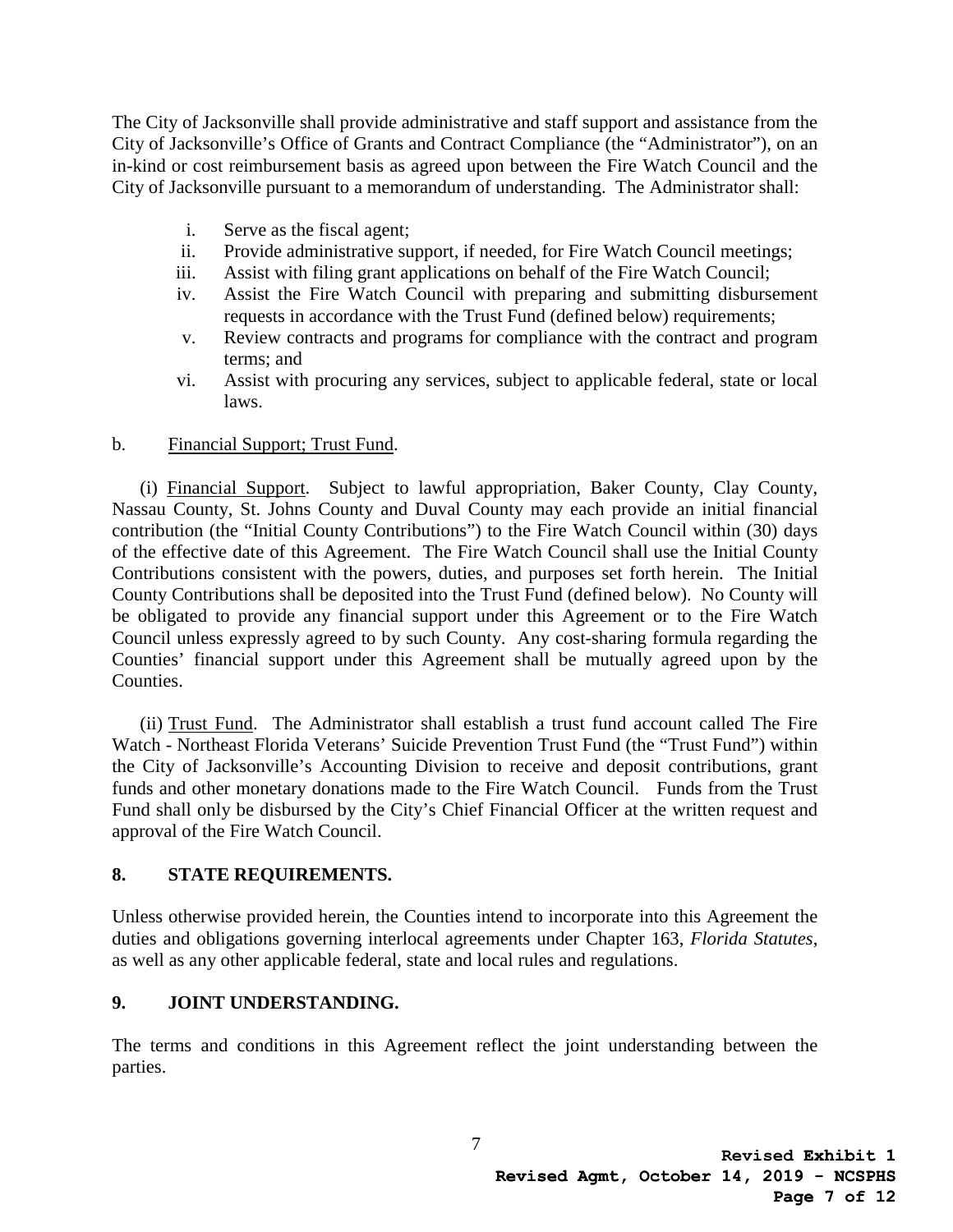#### **10. PRIOR AGREEMENTS.**

It is understood and agreed that this document incorporates and includes all prior negotiations, correspondence, conversations, agreements, or understandings applicable to the matters contained herein and the parties agree that there are no commitments, agreements, or understandings concerning the subject matter of this Agreement that are not contained in this document. Accordingly, it is agreed that no deviation from the terms hereof shall be predicated upon any prior representation or agreements whether oral or written.

#### **11. AMENDMENT**

It is agreed that no modification, amendment, or alteration of the terms or conditions contained in this Agreement shall be effective unless contained in a written document executed with the same formality and of equal dignity herewith executed by each participating County.

#### **12. NOTICE**

Whenever any party desires to give notice unto any other party, notice must be given in writing sent by Certified United States Mail with Return Receipt Requested, and addressed to the party for whom it is intended, at the place last specified, for giving such notice in compliance with the provision of this paragraph. For the present, the parties designate the following as the respective places for giving notice, to wit:

| Party Name                                                    | Address                                                                                                 |
|---------------------------------------------------------------|---------------------------------------------------------------------------------------------------------|
| <b>Board of County Commissioners</b><br>Baker County, Florida | 55 North 3 <sup>rd</sup> Street<br>Macclenney, Florida 32063<br>Attn: Chairman<br>Phone: (904) 259-3613 |
| With a copy to:                                               | <b>County Manager</b><br>55 North 3 <sup>rd</sup> Street<br>Macclenney, Florida 32063                   |
| <b>Board of County Commissioners</b><br>Clay County, Florida  | P.O. Box 1366<br>Green Cove Springs, Florida 32043<br>Attn: Chairman<br>Phone: (904) 269-6300           |
| With a copy to:                                               | <b>County Manager</b><br>P.O. Box 1366<br>Green Cove Springs, Florida 32043                             |

8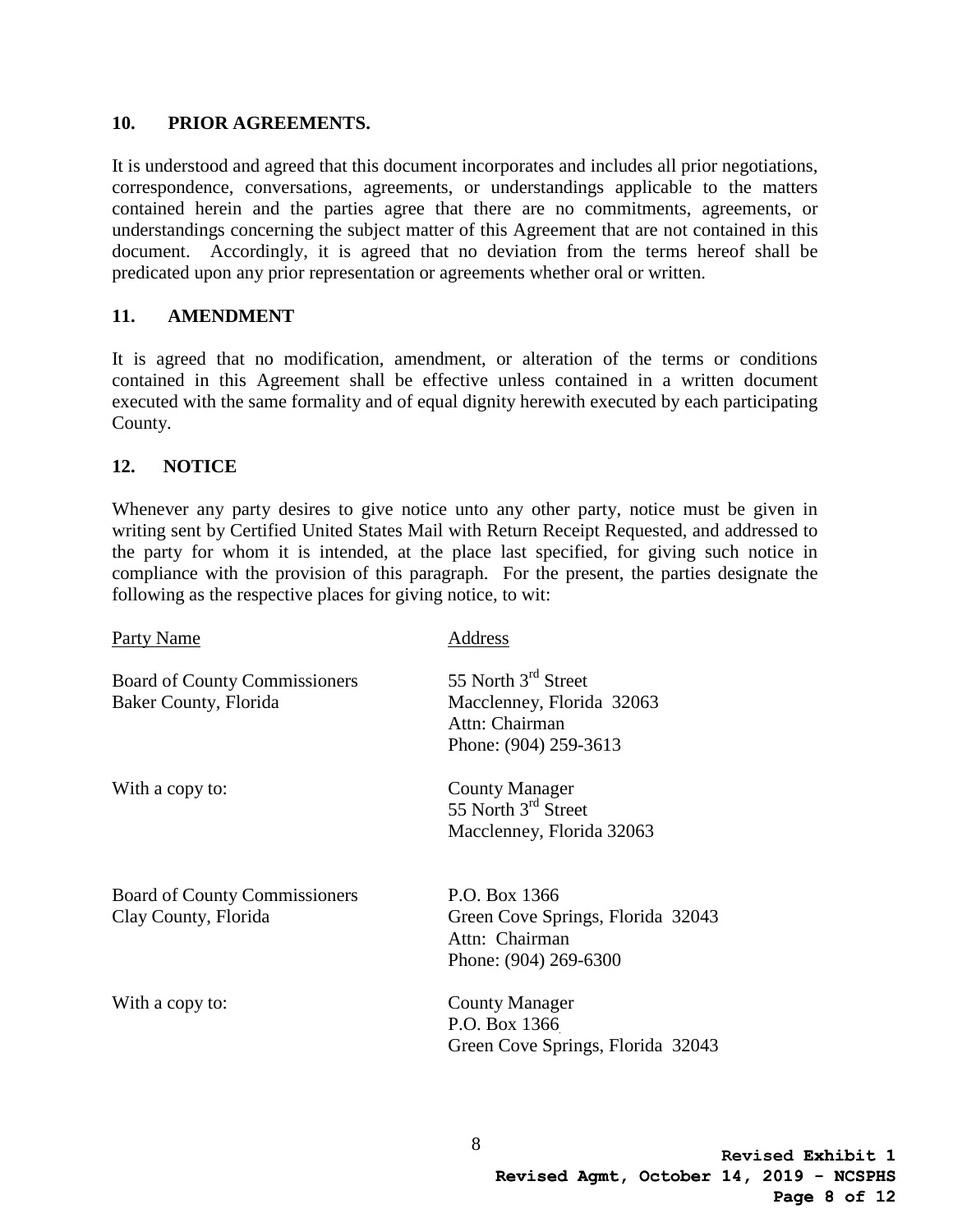| City Council, City of Jacksonville<br>Jacksonville (Duval County), Florida | 214 N. Hogan Street, 8 <sup>th</sup> Floor, Suite 800<br>Jacksonville, Florida 32202<br>Attn: Grants Administrator<br>Phone: (904) 255-8742                         |
|----------------------------------------------------------------------------|---------------------------------------------------------------------------------------------------------------------------------------------------------------------|
| With a copy to:                                                            | <b>Office of General Counsel</b><br>117 West Duval Street, Suite 480<br>Jacksonville, Florida 32202<br><b>Attn:</b> Deputy General Counsel<br>Phone: (904) 255-5100 |
| <b>Board of County Commissioners</b><br>Nassau County, Florida             | 96135 Nassau Place<br>Yulee, Florida 32097<br>Attn: County Manager<br>Phone: (904) 530-6010<br>Fax: (904) 321-5784                                                  |
| With a copy to:                                                            | 96135 Nassau Place, Suite 6<br>Yulee, Florida 32097<br><b>Attn: County Attorney</b><br>Phone: (904) 530-6100<br>Fax: (904) 321-2658                                 |
| <b>Board of County Commissioners</b><br>St. Johns County, FL               | 500 San Sebastian View<br>St. Augustine, Florida 32084-8686<br><b>Attn: County Administrator</b><br>Phone: (904) 209-0530                                           |
| With a copy to:                                                            | 500 San Sebastian View<br>St. Augustine, Florida 32084-8686<br><b>Attn: County Attorney</b><br>Phone: (904) 209-0805                                                |

### **13. CONSTRUCTION.**

This Agreement is intended to be legally binding and shall be construed in accordance with and governed by the laws of the State of Florida.

#### **14. INVALID PROVISION/SEVERABILITY.**

In the event that any provision of this Agreement or the application of any such provision to any party or circumstances be held invalid or unenforceable or the application of such provision to parties or circumstances be unenforceable by a court of competent jurisdiction,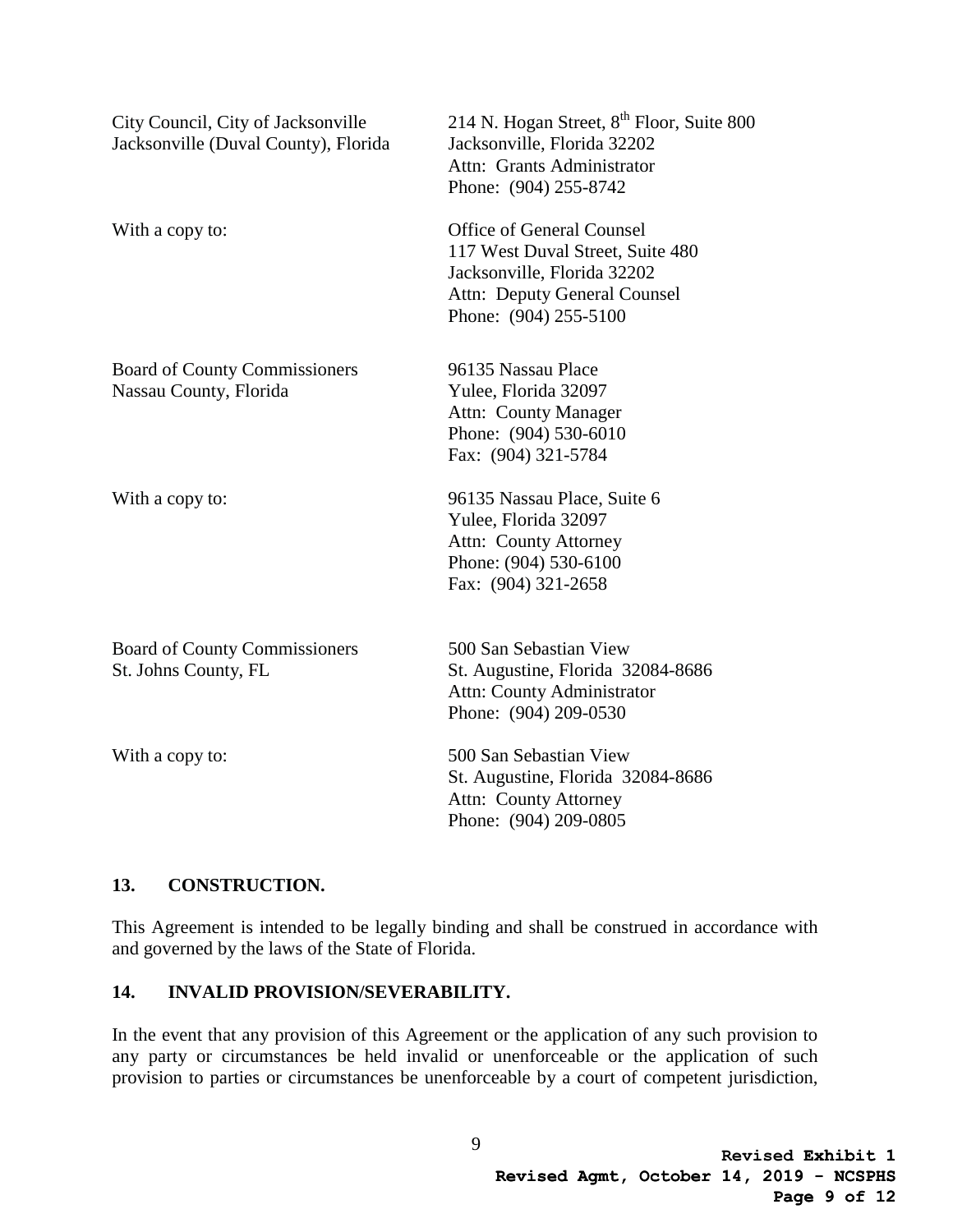the remainder of this Agreement shall not be affected thereby and shall remain in full force and effect.

## **15. WAIVER OF RIGHTS.**

 Any waiver at any time by any party hereto of its rights with respect to any matter arising in connection with this Agreement shall not be considered a waiver with respect to any subsequent default or matter.

## **16. COUNTERPARTS.**

This Agreement may be executed in counterparts, and each counterpart, when executed, shall have the efficacy of a signed original. True and correct copies of such signed counterparts may be used in lieu of the originals for any purpose.

### **17. AGREEMENT TERM.**

The term of this Agreement shall commence on the date that the last party executes this Agreement and end eight (8) years thereafter, unless sooner terminated by the parties. This Agreement may be renewed for successive eight (8) year periods upon a majority vote of each participating County.

### **18. TERMINATION.**

A County may terminate or rescind its participation in this Agreement and the Fire Watch Council by providing thirty (30) days advance notice to the other Counties.

### **[The remainder of this page is intentionally left blank; signature pages to follow]**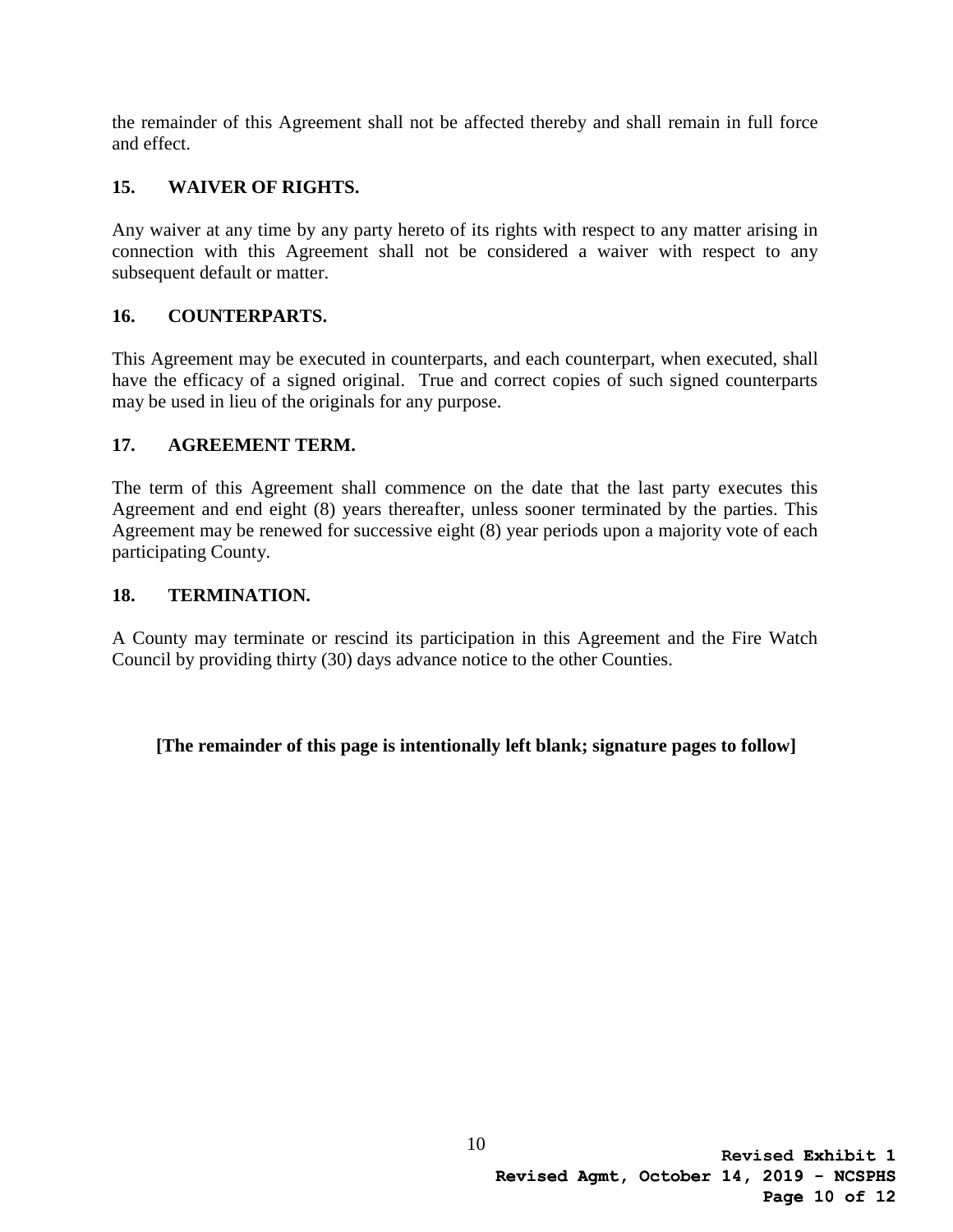#### **BAKER COUNTY, FLORIDA**

By: \_\_\_\_\_\_\_\_\_\_\_\_\_\_\_\_\_\_\_\_\_\_\_\_\_\_\_\_\_\_\_\_\_

Cathy Rhoden, Chair

Date: \_\_\_\_\_\_\_\_\_\_\_\_\_\_\_\_\_\_\_\_\_\_\_\_\_\_\_\_\_\_\_\_\_

Attest: \_\_\_\_\_\_\_\_\_\_\_\_\_\_\_\_\_\_\_\_\_\_\_\_\_\_\_\_\_\_\_\_\_

Stacie Harvey, Clerk of Court

## **CLAY COUNTY, FLORIDA**

 $\mathbf{By:}$ 

Mike Cella, Chair

Date:

Attest: \_\_\_\_\_\_\_\_\_\_\_\_\_\_\_\_\_\_\_\_\_\_\_\_\_\_\_\_\_\_\_\_\_

Howard Wanamaker, County Manager and Clerk of the Board of County Commissioners

# **NASSAU COUNTY, FLORIDA**

 $\mathbf{B} \mathbf{v}$ :

Date:

Attest: \_\_\_\_\_\_\_\_\_\_\_\_\_\_\_\_\_\_\_\_\_\_\_\_\_\_\_\_\_\_\_\_\_

Clerk

### **ST. JOHNS COUNTY, FLORIDA**

Paul M. Waldron, Chair

Date: \_\_\_\_\_\_\_\_\_\_\_\_\_\_\_\_\_\_\_\_\_\_\_\_\_\_\_\_\_\_\_\_\_ By:

By: \_\_\_\_\_\_\_\_\_\_\_\_\_\_\_\_\_\_\_\_\_\_\_\_\_\_\_\_\_\_\_\_\_ **Legal Review** 

Deputy County Attorney

Attest: \_\_\_\_\_\_\_\_\_\_\_\_\_\_\_\_\_\_\_\_\_\_\_\_\_\_\_\_\_\_\_\_\_ Deputy Clerk

> **Exhibit 1 Revised Revised Agmt, October 14, 2019 - NCSPHS Page 11 of 12**